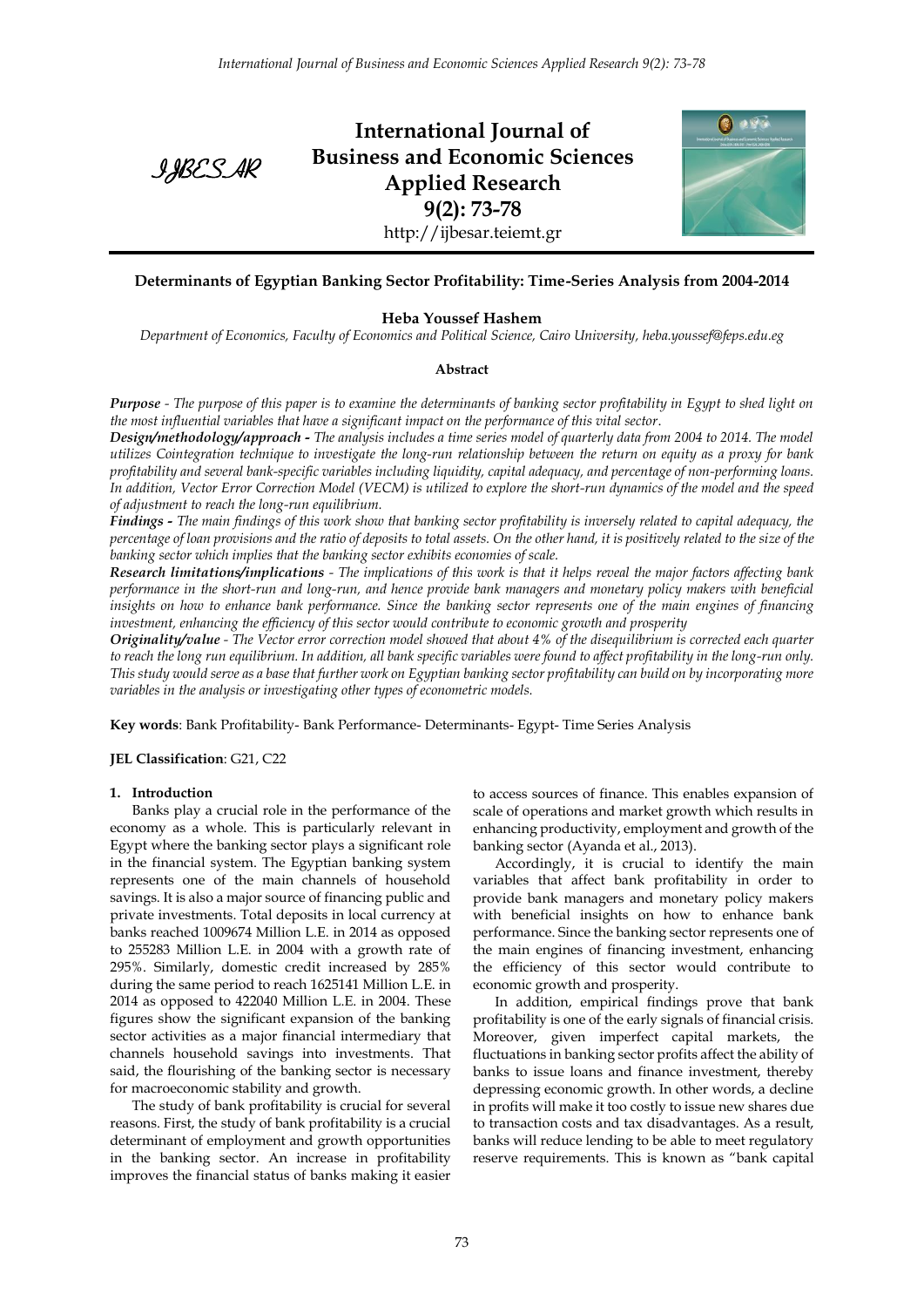channel hypothesis" (Albertazzi and Gambacorta, 2009).

Given the importance of the study of profitability, this paper attempts to investigate the determinants of Egyptian banks profitability using time series analysis of quarterly data from 2004 to 2014. This will help determine the most influential variables that affect bank performance and hence provide insights on how to formulate policies and procedures to enhance bank profitability.

## **2. Literature Review**

The study of the determinants of bank profitability dates back to Short (1979) and Bourke (1989). Short (1979) examined the relationship between commercial bank profits and bank concentration in addition to other explanatory variables. He found that greater market power lead to an increase in bank profits. Bourke (1989) continued to investigate the determinants of bank profitability based on Short's study. He found that capital ratios, liquidity ratios and interest rates are all positively related to the return on assets that was used as a proxy for profitability. While staff expenses were shown to have a negative impact on profitability. Finally, he reached similar findings to Short (1979) with respect to the positive impact of concentration on profitability. He further noted that higher levels of concentration are associated with lower levels of loan portfolio risks.

Following that, a number of empirical studies have been conducted to investigate the determinants of bank profitability. The existing literature divides the factors that affect bank profitability into endogenous variables that are related to bank specific characteristics and exogenous variables that are related to the macroeconomic environment. This work, however, focuses on bank-specific variables because it aims at identifying the impact on endogenous variables that are under the control of bank managers in order to provide policy implications at the bank level to maximize profits.

Another classification in literature is based on the number of countries investigated. Some studies on bank profitability used a panel of different countries while others focused on the banking sector of a single country. Examples of Panel data studies include Molyneux and Thornton (1992), Staikouras and Wood (2004), Goddard et al. (2004), Athanasoglou et al. (2006), Pasiouras and Kosmidou (2007), and Brissimis et al. (2008). The empirical findings of these studies are mixed. However, most of these studies found out that there is a significant positive relationship between equities/assets ratio and bank profitability implying that well- capitalized banks are more profitable. The ratio of loan loss provisions to total loans was found to be significantly negative as suggested by theory. As for liquidity, the results were mixed. Abreu and Mendez (2002) found that loans to assets ratios have a positive impact on profitability, while the results of Staikouras and Wood (2003) indicate that that loans to assets ratio is inversely related to banks' profitability. This implies that banks which invest in non-loan earning assets are more profitable than banks which rely more on loans.

Flamini et al. (2009) examined the factors affecting commercial bank profitability in Sub-Saharan Africa using a sample of 389 banks in 41 Sub-Saharan countries. They found that higher profitability is associated with larger bank size supporting the economies of scale hypothesis. Capital ratio also has a positive impact on profitability but only after a substantial lag indicating that any increase in capital is not reinvested immediately but takes some time to be reflected in profits. In addition, banks with more diversified activities tend to have higher levels of profits. Finally, they found that a stable macroeconomic environment represented in low inflation and output growth has a positive effect on bank performance.

Since this work focuses on a single country, namely Egypt, this survey of literature will present similar work in order to explore their findings and compare the empirical results. Numerous single country studies focused on the determinants of banking sector profitability in emerging countries as cited in Ben Naceur and Goaied (2008).

Most of these studies were conducted in Tunisia (Ben Naceur and Goaied, 2008), Nigeria (Ayanda et al., 2013), Columbia (Barajas et al., 1999), Malaysia (Guru et al., 2002) and Brazil (Afanasieff et al., 2002). Some of these studies investigated the impact of financial liberalization on bank profitability, and showed that liberalization measures affect profitability indirectly by influencing the variables behind interest rate spreads. Other studies focused on the endogenous and exogenous determinants of bank profitability. The results are similar to the findings of the studies conducted in developed economies. Macroeconomic variables represented in inflation rates, economic growth and required reserves are important determinants of bank profitability. As for endogenous factors, profitable banks were those who were able to increase their equity, had higher levels of deposits to asset ratios and who had more efficient internal management.

To conclude, the existing literature on bank profitability is comprehensive and has tackled different endogenous and exogenous variables related to profitability. However, to our knowledge, no study has investigated the profitability of Egyptian banking sector. The studies on the Egyptian banking system (Mohieldin, 2000, El-Shazly, 2001; Nasr, 2012; Herrara and Youssef 2013) focused on the market structure of the banking sector and sector developments and restructuring rather than the determinants of their profitability. Thus, this study attempts to fill this gap by investigating the determinants of profitability to provide insights to policy makers in order to enhance the performance of this vital sector. This study would also serve as a base that further work on Egyptian banking sector profitability can build on by incorporating more variables in the analysis or investigating other types of econometric models.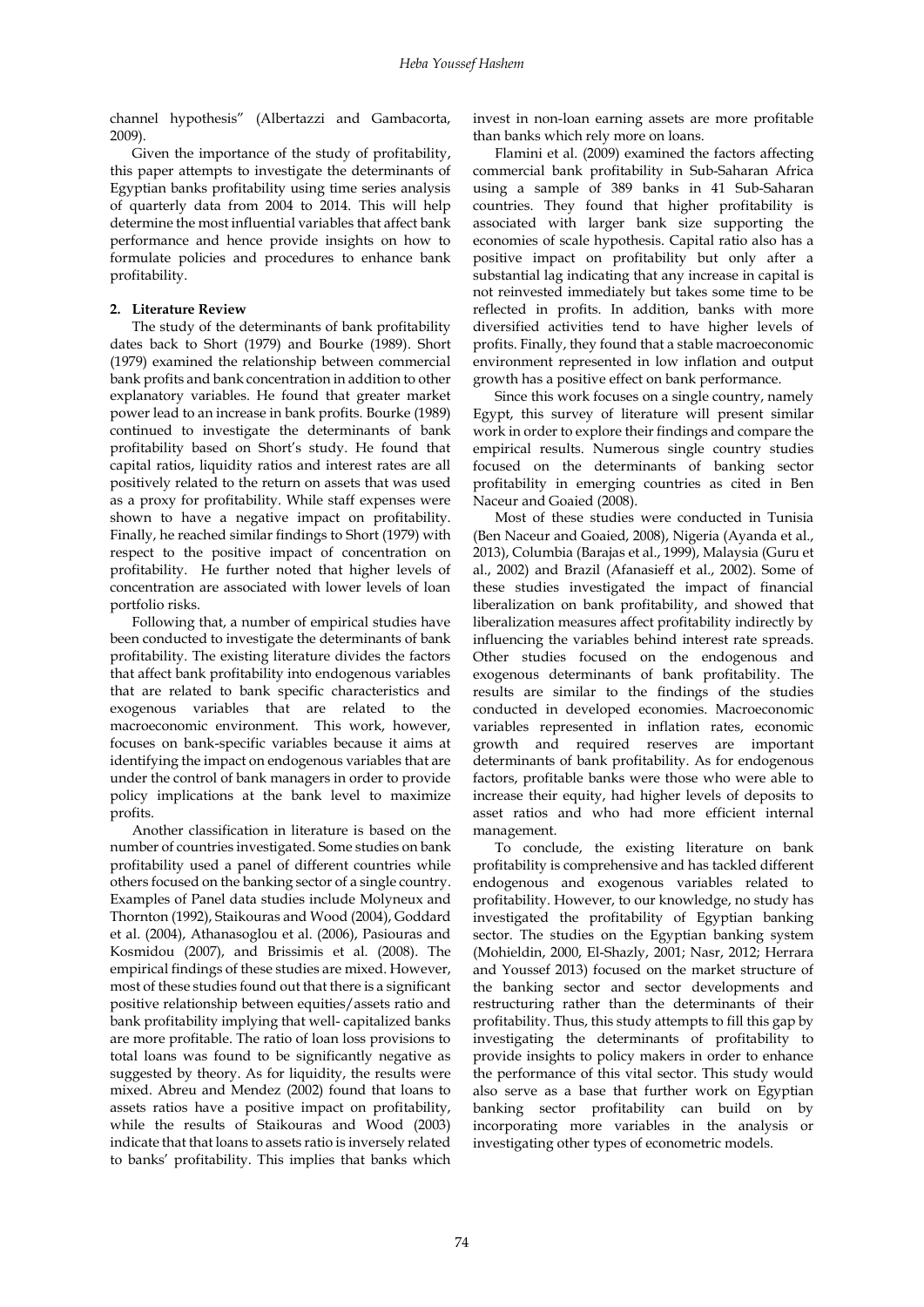#### **3. Model Specification**

#### **3.1 Data and Methodology**

This study relies on quarterly data of banking sector indicators collected from various issues of monthly statistical bulletin published by the Central Bank of Egypt. The descriptive statistics of the selected variables is shown in Table 1. The variables that are included in the econometric model are:

*Dependent variable*: Return on Equity (ROE). ROE is defined as the ratio of net profits to total equity, expressed as a percentage. This measures the return to shareholders on their equity. Normally in literature, there are three variables that are used to measure profitability: return on average equity (ROE), return on average assets (ROA) and net interest margin (NIM). ROA measures the ratio of net profits to total assets, while NIM is defined as net interest income divided by total assets. In our analysis, we will rely on ROE as a measure of profitability. At first, pilot trials of the model were run using ROA as the dependent variable, however due to repeated observations in the available data set, near singular matrix error was found. Thus, ROE was selected to be the dependent variable in our model especially that empirical research findings (Goudrean and Whitehead (1989) and Uchendu (1995) as cited in Ayanda et al., 2013) show that the three proxies of profitability yield similar results, thus any one of them can be used as the dependent variable.

#### *Independent variables: Bank specific characteristics*

*EQ:* The ratio of equities over total assets. This variable is used as a proxy for capital adequacy. A higher value of this ratio implies that the bank is more capable to absorb shocks since higher equity reduces the need to external funding. Moreover, wellcapitalized banks face a lower risk of bankruptcy. Thus, it is expected that the higher the value of this ratio, the more profitable the banking sector is (Dietrich and Wanzenried, 2011; Kosmidou, 2008). On the other hand, some authors argue that higher equity to assets ratio suggest lower risk-taking by banks and hence lowers the expected return on equity and decreases profitability (Molyneux, 1993 as cited in Staikouras and Wood, 2004). Moreover, higher equity to assets ratio decreases tax shield provided by the deduction on interest payments and hence lowers after tax profits.

*LOANPROV*: This variable is defined as the percentage of loan provisions to total loans. This ratio denotes the banking sector asset quality. A higher value of this ratio means that the credit risk is higher and hence assets quality is poor. From one perspective, the risk-return hypothesis implies that the higher the risk, the higher the return. Thus, according to this hypothesis, it is expected that there is a positive relationship between this ratio and bank profitability. On the other side, poor asset quality increases the costs of financing and increases the possibility of default which results in a reduction of the interest and installments income paid to the bank. Hence, it is expected that a higher value of this ratio has a negative impact on profitability (Kosmidou, 2008; Dietrich and Wanzenried, 2011).

*DEPASSETS*: The ratio of deposits to total assets. This variable denotes the impact of funding source on bank profitability. In general, a higher volume of deposits leads to higher profitability as long as these deposits are channeled to interest-earning loans and profitable investments. However, if the deposits are not directed to loans, more deposits can depress profitability because in this case it will represent idle money (Vong and Chan, 2006).

*LOANSDEPOSITS:* the ratio of loans to total deposits, which is used as a proxy for liquidity. A higher value of bank loans to total deposits denotes less liquidity because the bank is holding less reserves or liquid assets (Kosmidou, 2008; Vong and Chan, 2006). Banks tend to hold liquid assets to be able to meet liquidity requirements. However, liquid assets have a lower rate of return. Thus, a higher level of liquidity implies a lower level of loans to deposits ratio and hence lower level of interest bearing assets and lower profitability.

*BRANCHES*: This variable shows the total number of branches of banks operating in Egypt. It is used to measure banking sector size. It is expected that this variable will have a positive effect on profitability since the larger number of branches enables the banking sector to benefit from economies of scale and improve managerial operations.

To proceed with the analysis of the determinants of Egyptian banking sector profitability, a number of steps are taken. First, we will test for stationarity of the variables to avoid spurious regression resulting from using nonstationary variables entered at their level form. If all variables were found to be non-stationary but integrated of the same order, we will proceed to investigate whether there is a long run relationship between variables through Johansen test of cointegration. Finally, the Vector Error Correction Model (VECM) will be utilized if the variables are cointegrated to capture the short run dynamics of the model as illustrated in the next section.

| Variable  | ROE   | EQ   | <b>DEPASSETS</b> | <i>LOANSDEPOSITS</i> | <b>LOANPROV</b> | <b>BRANCHES</b> |
|-----------|-------|------|------------------|----------------------|-----------------|-----------------|
| Mean      | 13.14 | 5.82 | 73.16            | 52.43                | 12.84           | 3326.273        |
| Median    | 13.70 | 5.70 | 73.25            | 52.65                | 13.70           | 3451.500        |
| Maximum   | 17.70 | 7.10 | 79.40            | 65.70                | 16.50           | 3743,000        |
| Minimum   | 9.10  | 4.80 | 67.40            | 40.40                | 8.60            | 2771.000        |
| Std. Dev. | 1.88  | 0.79 | 2.99             | 6.21                 | 2.47            | 329.1380        |

**Table 1: Summary statistics of the variables**

Source: Author's calculation based on CBE data, Monthly statistical bulletin, different issues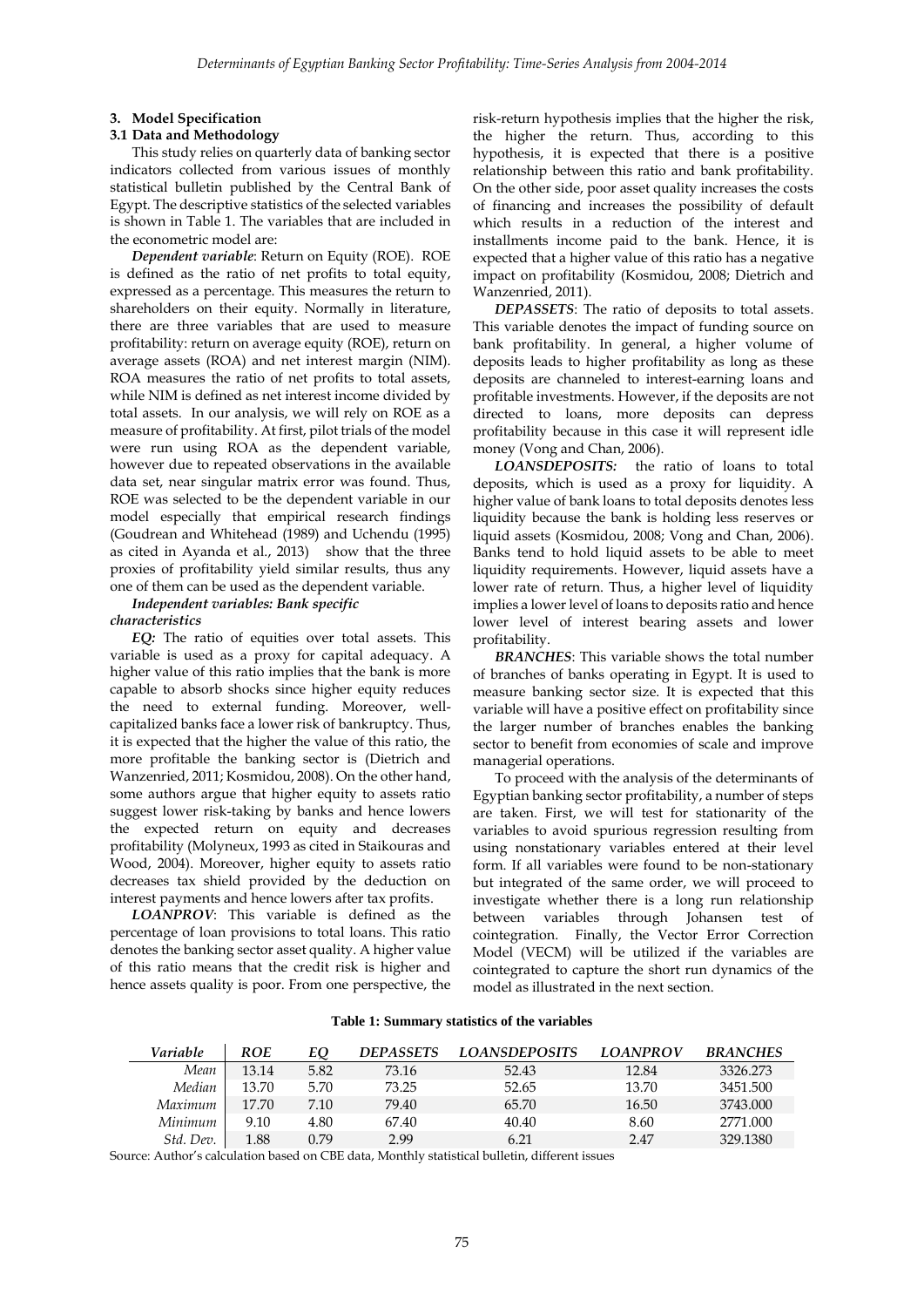#### **3.2 Econometric modeling 3.2.1 Stationarity tests of the variables**

# To test for stationarity, the Augmented Dickey

Fuller test is utilized. This test takes the form shown in equation

$$
\Delta Y_t = \alpha + B_t + \rho y_{t-1} + \sum_{j=1}^p \delta \Delta Y_{t-j} + E_t \tag{1}
$$

where  $Y_t$  is replaced by each variable of the model. In this equation the first difference of the variable is regressed on a constant, linear trend and first lag as well as other lags of the dependent variable. The null hypothesis of the ADF test is B=0, and  $\rho$  =1 indicating that the variable is non stationary. If the absolute value of the ADF test statistic is greater than Mackinnon critical values, the null hypothesis is rejected indicating that the variable is stationary (El-Kawaga et al., 2013). **3.2.2 Johansen test of cointegration**

If all variables are integrated of the same order, we can proceed to apply the cointegartion test. If the variables are cointegrated, this implies that a linear combination of the variables is stationary. In this case, they can be used in regression at their level form without leading to spurious regression. In addition, cointegration implies that there exists a long-run relationship between the variables. There are numerous tests to test for the presence of cointegration among variables including the Engle-Granger procedure and the Johansen Maximum Likelihood test of cointegration. However, the Johansen test has been reported in literature to be more powerful than the Engle-Granger procedure (Shintai, 1994 as cited in Nazier and Essam, 2012). Moreover, it has the advantage of taking into account the presence of more than one cointegrating vector (El-Baz, 2014).

## **3.2.3 Vector Error Correction Model**

If all variables are cointegrated, it will be useful to proceed with VECM model. VECM model gives information about the short run dynamics of the model and the speed of adjustment at which the dependent variable reaches the long run equilibrium after a change in independent variables. Thus, VECM shows the short run properties of the cointegrated series. The VECM model can be represented by equation

$$
\Delta Y_t = \alpha_0 + \sum_{i=1}^p \alpha_{1,i} Y_{t-i} + \sum_{i=1}^p \alpha_{2,i} X_{t-i} + \theta ECT_{t-1} + E_{1t}
$$
\n(2)

where:  $\alpha_{1,i}$  and  $\alpha_{2,i}$  measure the short run relationship between the variables X and Y, the term  $ECT_{t-1}$  refers to the error correction term which indicates the speed of adjustment towards equilibrium and the coefficient  $\theta$  should be negative and significant (El-Baz, 2014).

#### **4. Empirical Results and Discussion 4.1 Stationarity results**

 $\overline{a}$ 

All variables were found to be non-stationary at level since the ADF test statistic was found to be lower than the critical values at all levels of significance. Thus, we cannot reject the null hypothesis of the presence of unit roots. However, after taking the first difference, the variables became stationary. This implies that all variables are integrated of order 1 as shown in Table 2.

**Table 2: Augmented Dickey Fuller test of stationarity**

| Variable                              | At level        |          | <b>First Difference</b> |          |  |
|---------------------------------------|-----------------|----------|-------------------------|----------|--|
|                                       | <b>ADF</b> Test | Critical | ADF                     | Critical |  |
|                                       | statistic       | values*  | Test<br>statistic       | values*  |  |
| ROE                                   | $-2.71$         | $-3.52$  | $-8.5$                  | $-3.52$  |  |
| Equities/<br>Deposits                 | $-2.96$         | $-3.52$  | $-7.16$                 | $-3.52$  |  |
| Deposits/<br>Assets**                 | 0.66            | $-1.95$  | $-2.45$                 | $-1.95$  |  |
| Loan<br>provisions<br>/total<br>loans | $-2.44$         | $-3.52$  | $-9.20$                 | $-3.52$  |  |
| Loans/<br>Deposits                    | $-2.93$         | $-3.52$  | $-6.4$                  | $-3.52$  |  |
| <b>Branches</b>                       | $-1.91$         | $-3.52$  | $-4.62$                 | $-3.52$  |  |

\* The table shows critical values at 5% level of significance

\*\*Trend and constant were not significant for deposits/assets variable

#### **4.2 Johansen Cointegration test**

Since all variables are integrated of the same order, we can proceed to apply the Johansen cointegration test to determine the number of cointegrating vectors. To identify the lag length of this model, the Schwarz information criterion and the Hannan-Quinn information criterion of the Unrestricted Vector Auto Regression model (VAR) were adopted. These two criteria recommend using 1 lag in the model.

In the Johansen cointegration test, two tests are utilized to determine the number of cointegrating equations: the trace test and the maximum Eigen Value test. The results, presented in Table 3, show that there is one cointegrating vector according to the trace test<sup>1</sup>.

|  | Table 3: Johansen Cointegration Trace test results |  |
|--|----------------------------------------------------|--|
|  |                                                    |  |

| Hypothesize<br>d<br>No. of CE(s) | Eigen<br><b>Value</b> | <b>Trace</b><br><b>Statisti</b><br>C | 0.05<br>Critical<br>Value | Prob<br>.** |
|----------------------------------|-----------------------|--------------------------------------|---------------------------|-------------|
| None <sup>*</sup>                | 0.60041               | 98.8691                              | 95.7537                   | 0.03        |
| At most 1                        | 0.40765               | 60.3417                              | 69.8189                   | 0.23        |
| At most 2                        | 0.30987               | 38.3478                              | 47.8561                   | 0.29        |
| At most 3                        | 0.27062               | 22.7712                              | 29.7971                   | 0.26        |
| At most 4                        | 0.14391               | 9.51777                              | 15.4947                   | 0.32        |
| At most 5                        | 0.06876               | 2.99208                              | 3.84147                   | 0.08        |
|                                  |                       |                                      |                           |             |

Trace test indicates 1 cointegrating eqn(s) at the 0.05 level

\* denotes rejection of the hypothesis at the 0.05 level \*\*MacKinnon-Haug-Michelis (1999) p-values

ROE= 181.7 -32.1 EQ -2.5 DEPASSETS

cases, the trace test results are preferred. Thus, the analysis presented relies on trace test results.

<sup>1</sup> When running the Johansen Cointegration test, it has been found that the trace test and the maximum Eigen Value test give different results. It has been suggested in literature (Alexander, 2001 as cited in Asari et al., 2011), that in these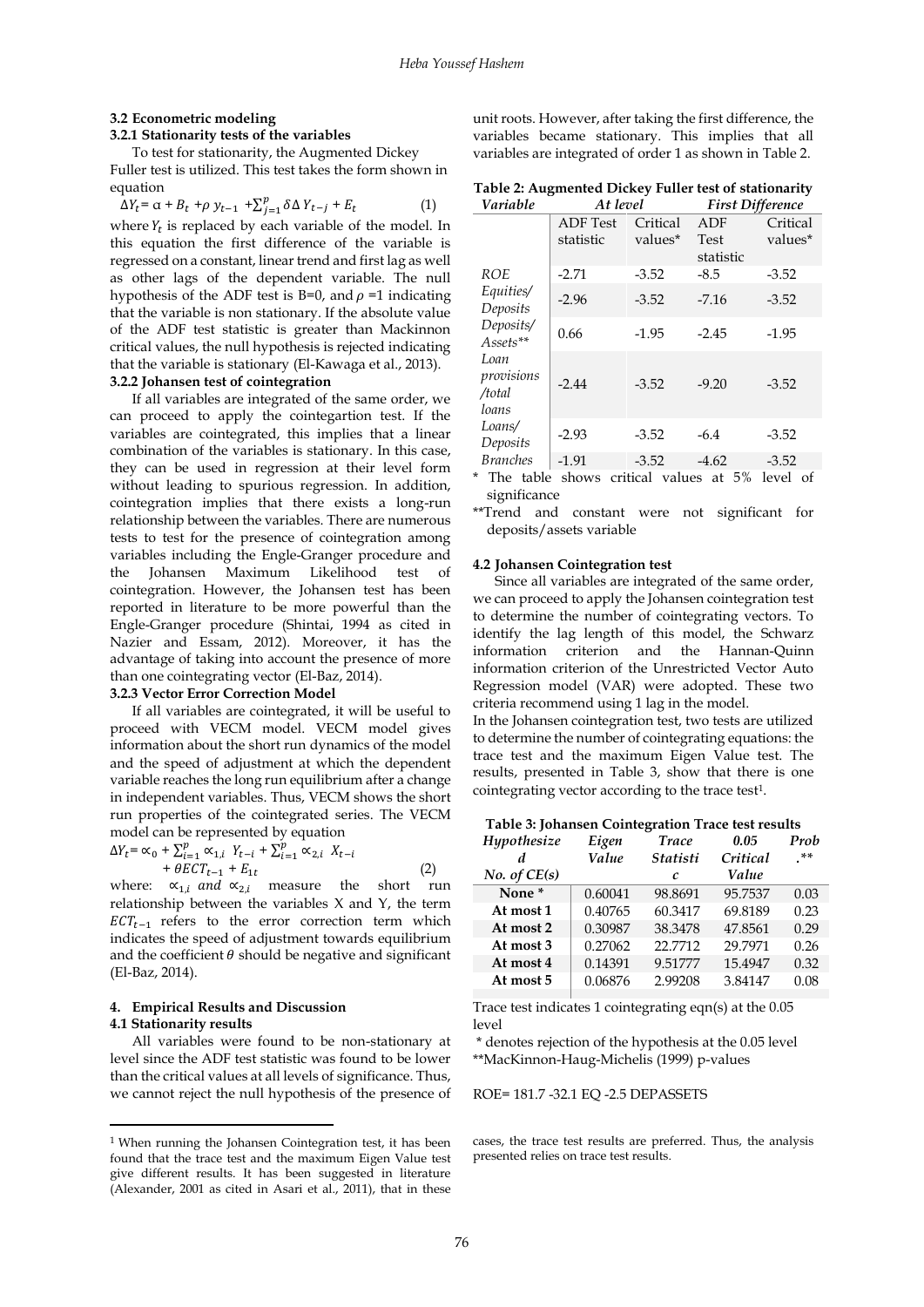| $(-4.48)$ $(-2.40)$ |                                          |
|---------------------|------------------------------------------|
|                     | - 4.4LOANPROV+0.34LOANDEPOSITS+0.064BRAN |
| (3)                 |                                          |

 $(0.497)$   $(4.23)$ Equation (3) represents the cointegrating equation. The numbers in parenthesis show the t-statistic for the cointegrating coefficients. At 5% significance all coefficients are significant except the ratio of loans to deposits.

Bank profitability was found to be inversely related to capital adequacy. Although this result contradicts most empirical research findings, it is consistent with economic theory that states that maintaining high capital levels is associated with lower risk taking activities and hence lower profitability. This implies that Egyptian banks do not manage their capital efficiently. This is also consistent with the results of Ayanda et al. (2013) and Berger and Mester (1997) who argued that the amount of equity capital requires a number of decades to be used to expand the asset portfolios of banks. Bank profitability was also negatively related to the percentage of loan provisions as consistent with other studies findings. As for the ratio of deposits to total assets, it is negatively related to profitability implying that there is a large volume of deposits that are not channeled to investments. The banking sector also exhibits economies of scale in the sense that expanding banking operations and increasing the number of branches lead to higher profits.

## **4.3 Vector Error correction Model**

The results of the VECM are shown in equation (4) below.

 $\triangle$  ROE = -0.346  $\triangle$  ROE (t-1) – 0.606 $\triangle$ EQ (t-1) -0.126  $\triangle$ DEPASSETS (t-1) - 0.045  $\triangle$  LOANPROV (t-1) + 0.008  $\triangle$ BRANCHES (t-1) - 0.04  $\triangle$  EC (t-1) (4)

where  $EC_{(t-1)}$  is the error correction term. It is statistically significant at 5% level of significance and has the correct negative sign indicating that any short term fluctuations between the independent variables and the dependent variable are automatically corrected in the long run to provide a stable long run relationship. The error correction term shows that about 4% of the disequilibrium is corrected each quarter to reach the long run equilibrium. The remaining short term coefficients were found to be insignificant which implies that all bank specific variables affect profitability in the long-run. This is quite reasonable since it takes time for any change in those variables to be reflected in the profitability indicators.

## **5. Conclusion and Policy Implications**

This paper investigated the determinants of Egyptian banking sector profitability using quarterly time series data from 2004 to 2014. The study utilized Cointegration technique and vector error correction model to explore the long-run relationship among banking sector variables in addition to the short-run dynamics. The results of this work show that bank profitability, as measured by the return on equities, is inversely related to capital adequacy, the percentage of

loan provisions and the ratio of deposits to total assets. On the other hand, bank profitability is positively related to the size of the banking sector as measured by the number of branches which implies that the banking sector exhibits economies of scale. The Vector error correction model showed that about 4% of the disequilibrium is corrected each quarter to reach the long run equilibrium. In addition, all bank specific variables were found to affect profitability in the longrun only.

As a matter of policy implications, several procedures can be taken at the bank level to improve the profitability of the Egyptian banking sector. First, bank managers need to diversify their portfolios, enter new markets and increase their managed risk-taking activities instead of maintaining high capital ratios since our findings suggest that a higher equity to assets ratio lowers risk and hence lowers the return on equity. Second, banks need to maintain efficient credit departments to evaluate the credit risks associated with their loans since higher ratios of loan provisions to total loans has a negative impact on profitability. Finally bank managers should seek to channel deposits into profitable investments and enter as partners with investors, and benefit from economies of scale by increasing bank size.

#### **References**

- Afanasieff, T., Lhacer, P. and Nakane, M., 2002, The determinants of bank interest spreads in Brazil, *Banco Central di Brazil Working Papers*.
- Albertazzi, U. and Gambacorta, L., 2009, 'Bank profitability and the business cycle*', Journal of Financial Stability*, 5, 2009, pp.393-409.
- Asari, F., Baharuddin, N., Jusoh, N. et al., 2011, *'*A Vector Error Correction Model (VECM) approach in explaining the relationship between interest rate and inflation towards exchange rate volatility in Malaysia', *World Applied Sciences Journal*, 12 (Special Issue on Bolstering Economic Sustainability), pp. 49- 56.
- Athanasoglou, P., Delis M. and Staikouras, C., 2006, '*Determinants of bank profitability in the Southern Eastern European Region'*, Bank of Greece Working Paper No. 47.
- Ayanda, A., Christopher, E. and Mudashiru, M., 2013, 'Determinants of bank's profitability in a developing economy: Evidence from Nigerian banking industry', *Interdisciplinary Journal of Contemporary Research in Business*, 4, 9, pp. 154- 181.
- Barajas, A., Steiner, R. and Salazar, N., 1999, 'Interest spreads in banking in Colombia 1974-96', *IMF Staff Papers*, vol. 46, pp. 196-224.
- Berger, A., and Mester L., 1997, 'Inside the Black Box: What explains differences in the efficiencies of financial institutions?', *Journal of Banking and Finance*, 21, pp. 895-947.
- Bourke, P., 1989, 'Concentration and other determinants of bank profitability in Europe, North America and Australia', *Journal of Banking and Finance,* 13, 1, pp. 65–79.